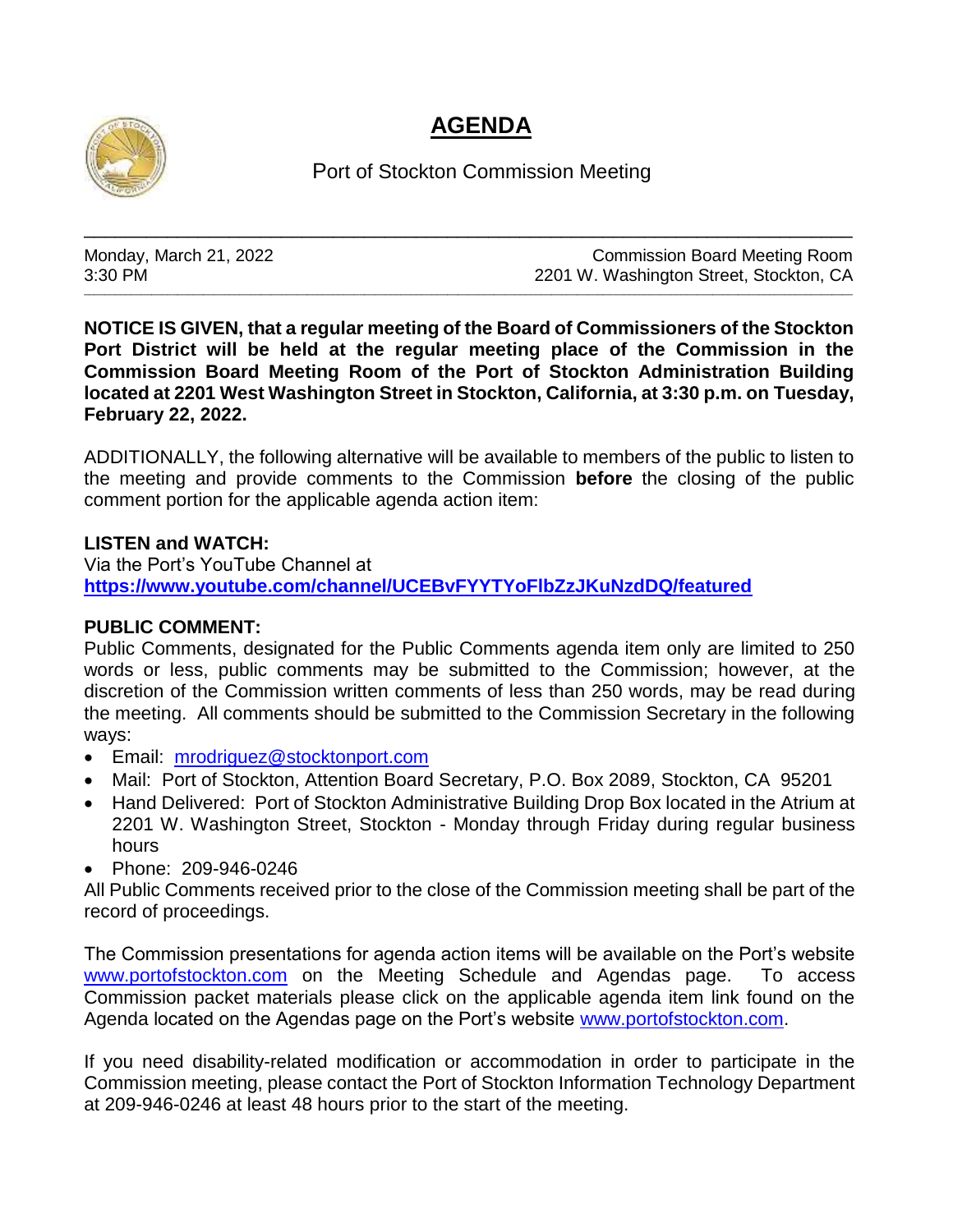- 1. CALL TO ORDER
- 2. ROLL CALL
- 3. CONSENT CALENDAR *All Consent Calendar items will be acted upon under one vote unless specifically removed by a Commissioner, the Port Director or a member of the public*
	- A. Minutes of February 22, 2022 Meeting
	- B. Authorization to Travel:
		- 1. Rice Millers' Association (RMA),  $122<sup>nd</sup>$  Convention, Napa CA, June 6 9, 2022 **[View Here](https://www.portofstockton.com/wp-content/uploads/2022/03/ConsentItemB.1.pdf)**
	- C. Approval of the Police Department's Use of Military Equipment Policy **[View Here](https://www.portofstockton.com/wp-content/uploads/2022/03/ConsentItemC.pdf)**
	- D. Consideration and possible approval for the Port Director to execute a one-year Master Professional Services Agreement with Dillion & Murphy Consulting Civil Engineers for engineering services for an amount not-to-exceed \$300,000 **[View Here](https://www.portofstockton.com/wp-content/uploads/2022/03/ConsentItemD.pdf)**
	- E. Consideration and possible approval for the Port Director to purchase a battery backup system and maintenance service contract from Vertiv Corporation for an amount not-to-exceed \$46,854.81 **[View Here](https://www.portofstockton.com/wp-content/uploads/2022/03/ConsentItemE.pdf)**
	- F. Consideration and possible approval for the Port Director to award contracts for the development of the Port's Zero-Emission Freight Facility Electrification Blueprint to Momentum Grant Services for \$100,000, to Rebel Media Company for \$35,000; and Starcrest Consulting for \$35,000 utilizing the California Energy Commission Grant of up to \$200,000 with zero Port match **[View Here](https://www.portofstockton.com/wp-content/uploads/2022/03/ConsentItemF.pdf)**
	- G. Consideration and possible approval for the Port Director to participate in the EnergIIZE Incentive Program and authorize up to \$250,000 for Charging Infrastructure **[View Here](https://www.portofstockton.com/wp-content/uploads/2022/03/ConsentItemG.pdf)**
- 4. CONSIDERATION OF ITEMS REMOVED FROM THE CONSENT CALENDAR
- 5. INFORMATIONAL PRESENTATION:
	- A. Liebherr Crane Summary **[View Here](https://www.portofstockton.com/wp-content/uploads/2022/03/Item5.pdf)**
- 6. COMMITTEE REPORTS